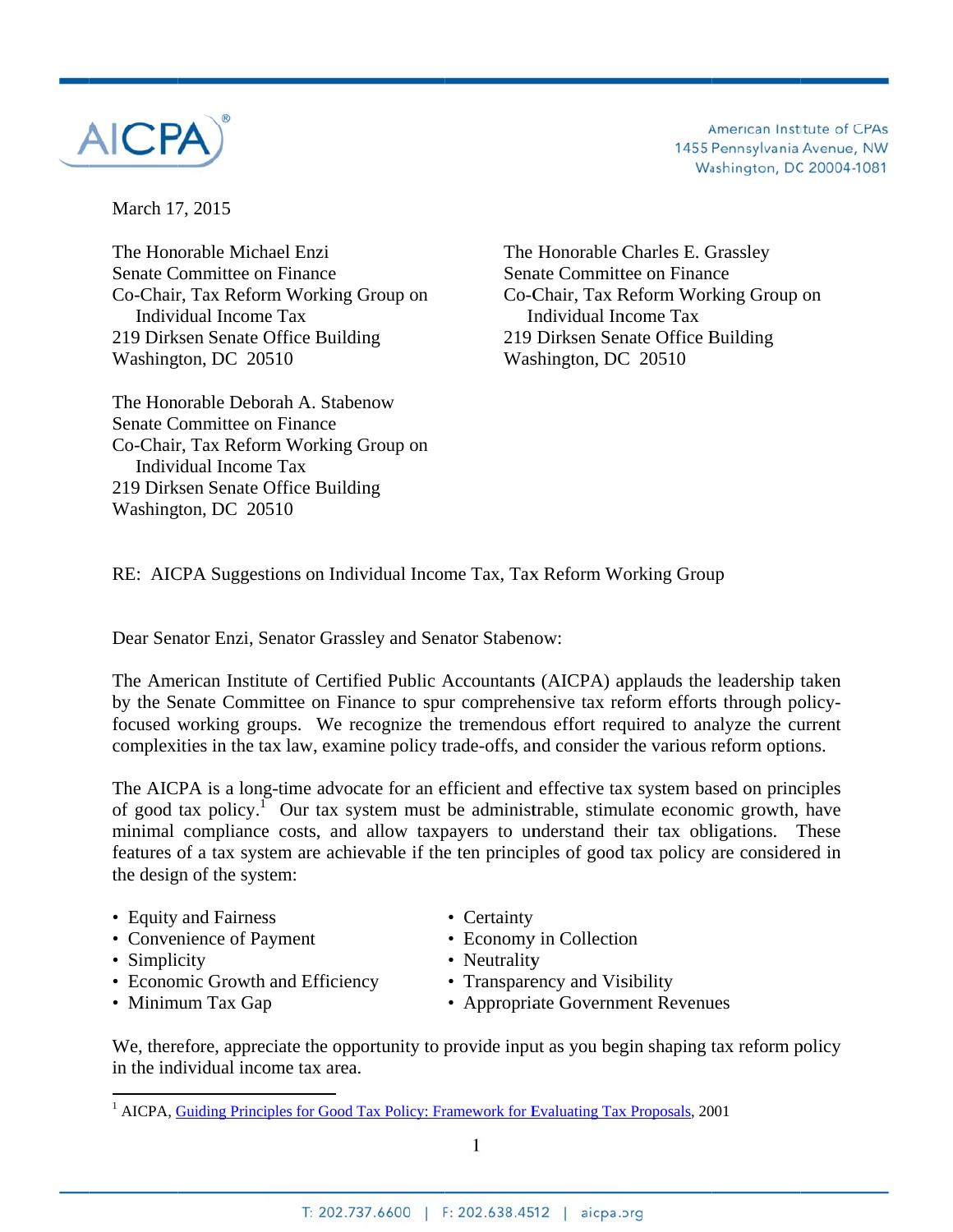In the interest of good tax policy and effective tax administration, we respectfully submit comments on the following key issues:

- 1. Simplified Income Tax Rate Structure;
- 2. Education Incentives;
- 3. Identity Theft and Tax Fraud;
- 4. Relief for Missed Elections (9100 Relief); and
- 5. "Kiddie Tax" Rules.

## **Simplified Income Tax Rate Structure**

## Only One Set of Rules

As part of the comprehensive tax reform efforts, we support a new, simplified income tax rate structure. We suggest Congress avoid, as well as eliminate, all surtaxes as they are complicated, confusing, and lack transparency, similar to the alternative minimum tax (AMT) which we advise repealing. Congress should apply a simplified rate structure with only one set of rules, as opposed to the current system, which arguably includes three vastly different taxation systems (regular tax, AMT, and net investment income tax).

### Consistent Definitions; Avoid Phase-outs

We urge Congress to use a consistent definition of taxable income without the use of any phaseouts. The use of phase-outs – in order to increase the effective tax rate – has contributed to the complexity of the present tax law. Phase-outs also unfairly create marginal rates in excess of the statutory rate. We are concerned that provisions to limit or eliminate the use of certain deductions and exclusions for the top tax bracket will continue the flaws of the current system. We urge Congress to use tax reform as an opportunity to develop the best definition of taxable income by creating a simple, transparent, possibly higher tax rate schedule that does not include hidden additional taxes and is applied consistently across all rate brackets. We also propose, as part of comprehensive tax reform, the complete removal of all phase-outs as these limitations serve as additional complexities for taxpayer compliance.

Unnecessary complexity is added to our tax system when legislation that addresses legitimate tax policy issues is enacted without full consideration of alternatives that are less burdensome and still responsive to the purposes of the legislation. While there are many examples, perhaps no situation illustrates unneeded complexity better than the proliferation of terms that have similar meanings but contain vastly different tax consequences. We recognize that there are legitimate anti-abuse justifications for differences in the application of, for example, small business status, family relationships, entity ownership, and entity attribution operating rules. However, many of these overlapping and inconsistent applications, with corresponding definitional distinctions, have been in the Internal Revenue Code ("Code") for decades. We believe that it would reduce complexity and increase compliance if these types of provisions are identified and reduced.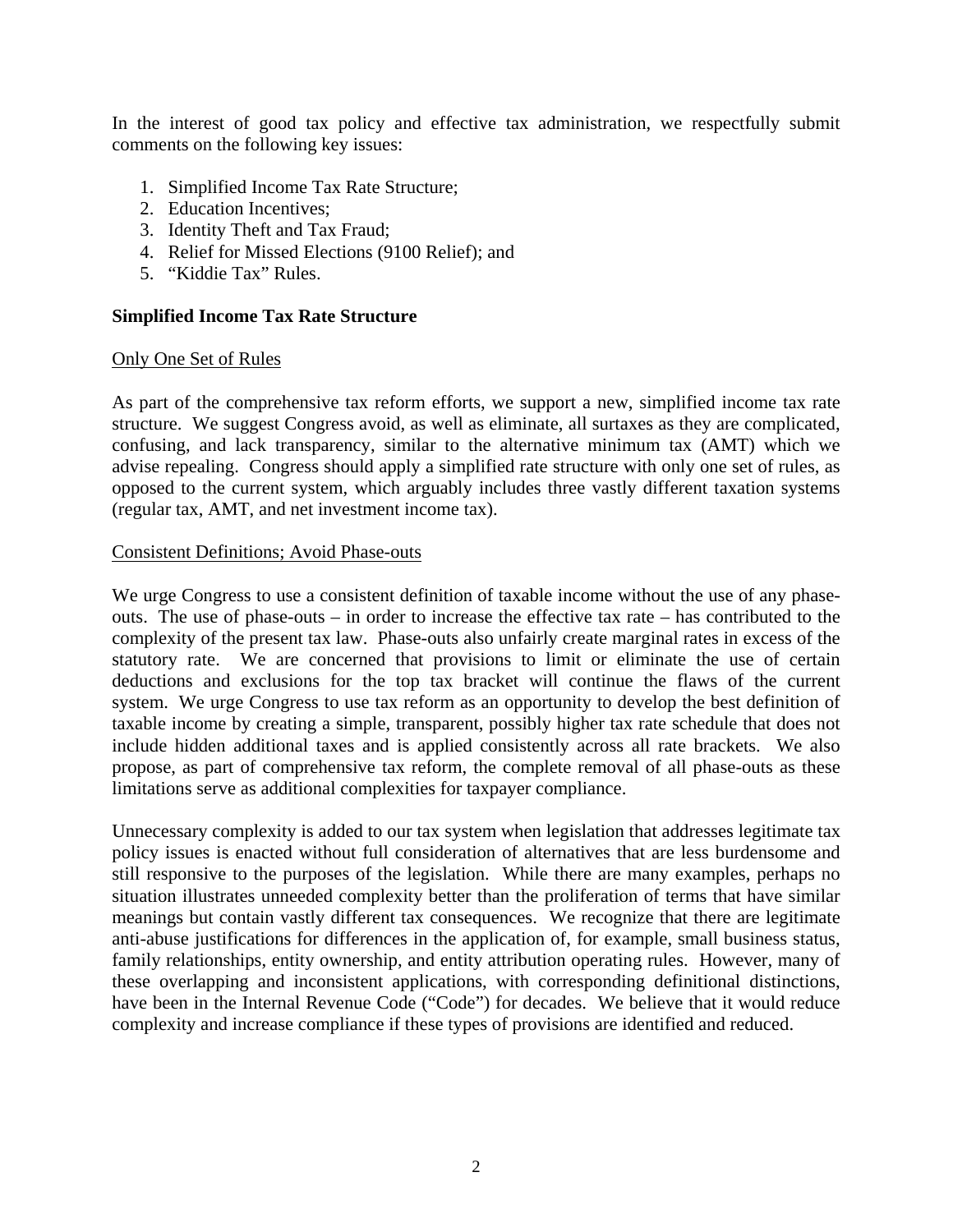## **Education Incentives**

The AICPA commends past efforts, such as Student and Family Tax Simplification Act (H.R.  $3393$ ,  $113<sup>th</sup>$  Congress), to consolidate certain tax benefits for education expenses. The Code currently contains over 13 different education-related incentives, and the requirements, eligibility rules, definitions and income phase-outs vary from incentive to incentive. The complexity of these provisions prevents thousands of taxpayers from claiming tax benefits to which they are entitled or are advantageous to them.<sup>2</sup>

The AICPA encourages Congress to modify existing education provisions in order to simplify the tax incentives for higher education and help taxpayers meet current higher education expenses. Specifically, we recommend the following changes for the existing education provisions that provide a benefit to higher education tuition and related expenses:<sup>3</sup>

- Replace tax incentives (i.e., Hope Credit, American Opportunity Tax Credit, and Lifetime Learning Credit) intended to help taxpayers meet current higher education expenses with one new or revised credit.
	- a. The credit should be on a "per student" rather than a "per taxpayer" basis, offering a potentially larger tax benefit per family.
	- b. The credit should be available for any six years of post-secondary education, including graduate-level and professional degree courses. A credit for four years (that includes graduate-level and professional degree programs) is beneficial to many taxpayers, but we strongly suggest increasing the limit to six years.<sup>4</sup>
	- c. The credit should be available only to students meeting the definition of "student" under section 25A(b)(3).
	- d. The tax return reporting requirement should continue including the social security number (SSN) or other taxpayer identification numbers (TIN) of the student associated with the expenses claimed with respect to the credit taken for the tax year. Accordingly, amounts claimed over time could be tracked by

 $2$  U.S. Government Accountability Office, Testimony before the Subcommittee on Select Revenue Measures, Committee on Ways and Means, House of Representatives, Higher Education – Multiple Higher Education Tax Incentives Create Opportunities for Taxpayers to Make Costly Mistakes, dated May 1, 2008, GAO-08-717T. A May 2012 report from GAO indicated that for 2009 returns, about 14 percent of eligible taxpayers failed to claim education incentives resulting in an average lost tax benefit of \$466. GAO, Higher Education: Improved Tax Information Could Help Families Pay for College, GAO-12-560, May 2012.<br><sup>3</sup> For our additional suggestions on education incentive simplification: The AICPA submitted testimony to the

House Committee on Ways and Means hearing dated April 13, 2011, How the Tax Code's Burdens on Individuals and Families Demonstrate the Need for Comprehensive Tax Reform. The AICPA submitted a comment letter dated July 25, 2013, HR 2253 and S.1090, Higher Education and Skills Obtainment Act: AICPA Recommendations for Further Simplification of Higher Education Tax Incentives

<sup>&</sup>lt;sup>4</sup> U.S. Department of Education, National Center for Education Statistics (2013). The Condition of Education 2013 (NCES 2013-037), Institutional Retention and Graduation Rates for Undergraduate Students. A recent report from the U.S. Department of Education stated that "about 59% of full-time, first-time students who began seeking a bachelor's degree at a 4-year institution in fall 2005 completed that degree within 6 years." The statistics used in this report were released in November of 2012 and furthermore, it is a growing standard that more recent metrics for graduation rates and various performance metrics analyze higher education in six year completion intervals rather than four.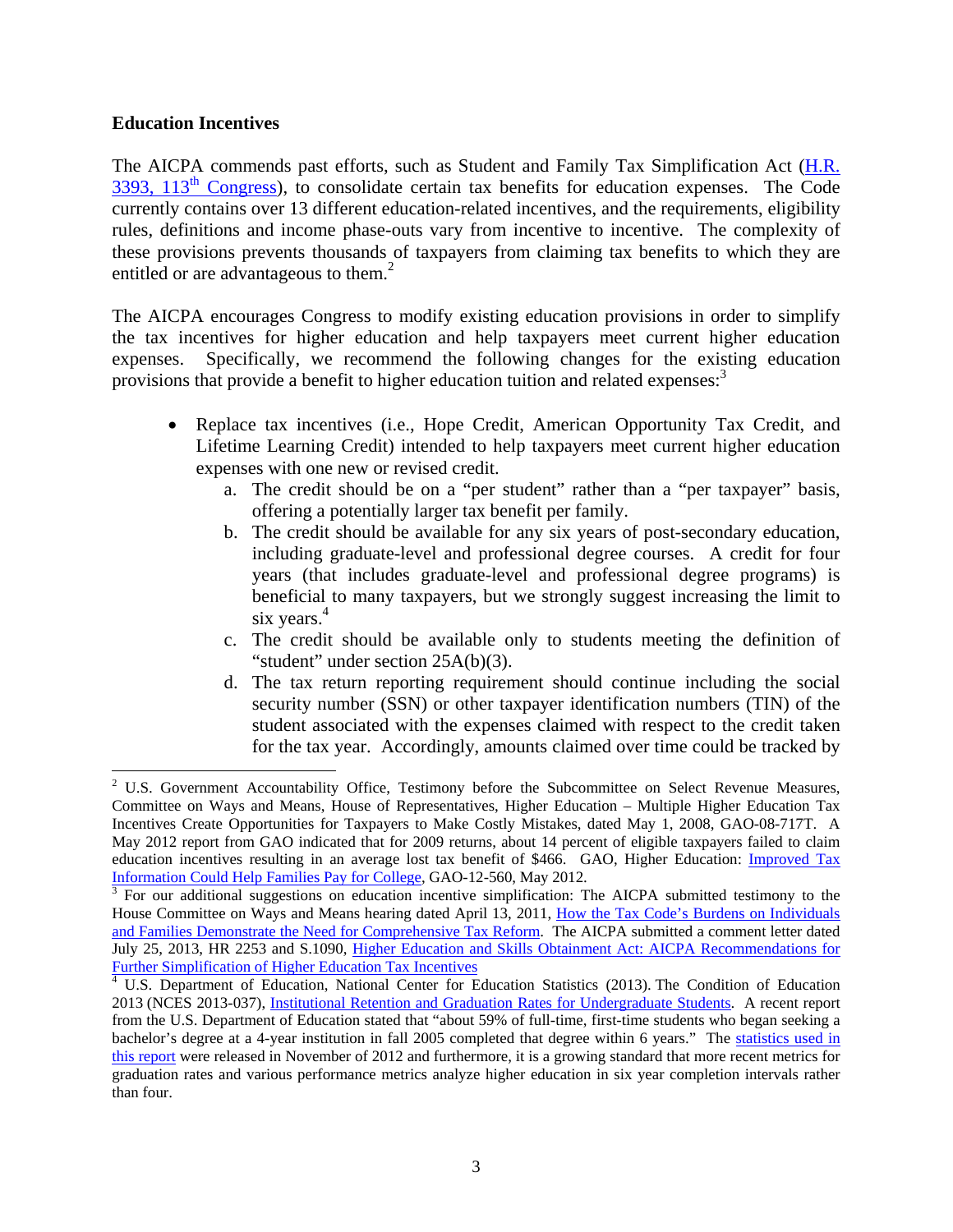the student's identification number. These changes may result in improved compliance and enforcement.

- e. The credit should be 100 percent refundable and phased-out for high-income taxpayers if Congress deems a phase-out necessary. The phase-out limitations should be consistent with any other education-related incentive.
- f. The credit should be claimed on the parent's return as long as the child is a qualifying dependent of the parent.
- Repeal the student loan interest deduction (section 221) and the tuition and fees deduction (section 222) to relieve taxpayer confusion by reducing the number of provisions. The purpose of this recommendation is to simplify the Code without discussion of the total amount of education incentives for taxpayers.
- Repeal educational savings bonds (section 135) and merge Coverdell Education Savings Accounts (section 530) into qualified tuition programs (section 529) by allowing the transfer of savings from Coverdell accounts into section 529 accounts.
- Create a uniform definition of "qualified higher education expenses" (QHEE) for all education-related tax provisions. Specifically, QHEE should include tuition, books, fees, supplies and equipment.
- If it is determined that phase-outs are necessary, all education-related tax provisions should have the same AGI limitations. The concern for excessively high marginal rates resulting from coordinating phase-out provisions should be alleviated by substituting one credit for the several benefits that exist today. In addition, any remaining concerns could be addressed by widening the phase-out range, which would still permit coordination that could simplify matters for taxpayers and improve their understanding of eligibility.

# **Identity Theft and Tax Fraud**

The AICPA strongly supports efforts to combat identity theft and tax fraud. The growing amount of fraudulent tax refunds paid and the economic and emotional impact to individual victims of identity theft is unacceptable. Therefore, we appreciate and support the following provisions:

- Single Point of Contact for Identity Theft Victims We suggest a new procedure to implement a single point of contact for taxpayers affected by identity theft. We believe efficiencies will result as the single point of contact will identify areas of duplication and areas causing delays.
- Criminal Penalty for Misappropriating Taxpayer Identity in Connection with Tax Fraud We propose to make it a felony under the Code for a person to use a stolen identity to file a return.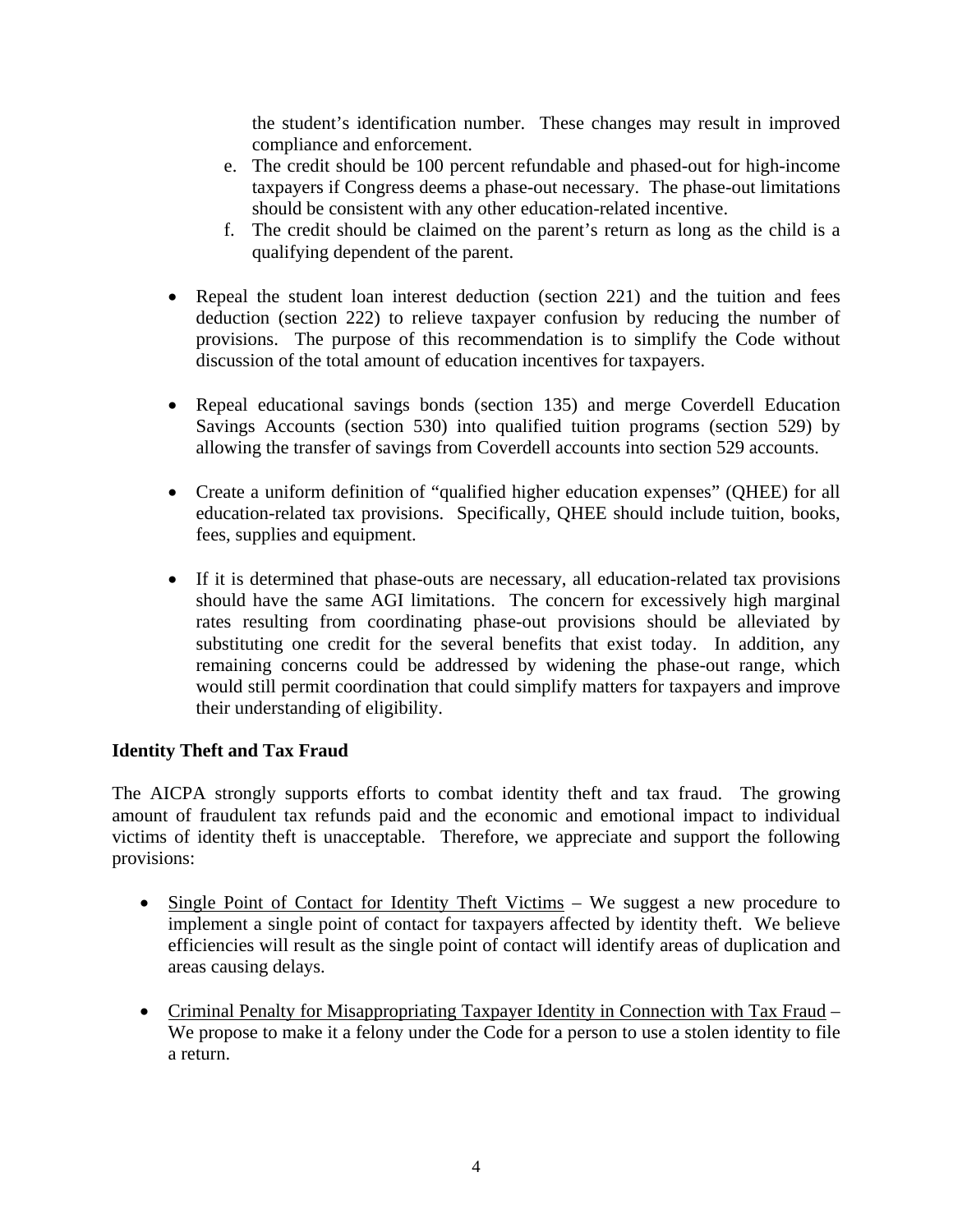- Extend Internal Revenue Service (IRS) Authority to Require a Truncated Social Security Number (SSN) on Form W-2 and Form 1099 – We suggest requiring employers to include an identifying number for each employee or payee rather than the use of the SSN. We recommend modification of the statutes that mandate the use of a SSN, IRS individual taxpayer identification number (TIN), or IRS adoption  $\text{TIN}^5$  to allow the truncation of the identifying number. We also suggest modification of Code section 170(f)(12), regarding contributions of cars, boats and airplanes, to allow the truncation of the SSN on the acknowledgement letter to the donor.
- Study of Expansion of PIN System for Prevention of Identity Theft Tax Fraud We propose a report be provided to the Senate Finance Committee on the current Identity Protection Personal Identification Number (IP PIN). We believe a review of industry practices to provide security of client personal information may reveal opportunities for the IRS to verify the taxpayer's identity.<sup>6</sup>

The AICPA previously provided detailed comments regarding the provisions for the single point of contact for victims, truncating SSN on Forms W-2, and the expansion of the IP PIN system. We also recommended limitations on multiple tax refunds to a single account and further validation of a taxpayer's address or change of address.<sup>7</sup> We understand that the immediate implementations of these measures are only the first steps, and no system will completely eliminate identity theft and tax fraud. Nevertheless, we believe the long-term benefits in terms of direct cost savings and overall trust in the integrity of the tax system would offset the expense of establishing such a system.

# **Relief for Missed Elections (9100 Relief)**

There are many tax elections available to taxpayers, some with statutory deadlines, and others that have deadlines provided for in Treasury regulations. If a taxpayer fails to make a proper, timely election, certain extensions and administrative relief options are available if the taxpayer can obtain "section 9100 relief" under Treas. Reg. §§ 301.9100-1 through -3.

The term "election" for which section 9100 relief is available is defined in Treas. Reg. § 301.9100-1(b) as "an application for relief in respect of tax; a request to adopt, change, or retain an accounting method or accounting period."

The IRS has the authority to provide taxpayers with section 9100 relief from certain late elections by granting extensions of time to make those elections. Section 9100 relief requires the taxpayer to establish to the satisfaction of the IRS Commissioner that the taxpayer acted reasonably and in good faith and that the grant of relief will not prejudice the interests of the

<sup>&</sup>lt;sup>5</sup> An adoption TIN is a temporary identification number for a child in the process of an adoption where the SSN is not obtained or unattainable at that moment.

<sup>&</sup>lt;sup>6</sup> Treasury Inspector General for Tax Administration Report Detection Has Improved; However, Identity Theft Continues to Result in Billions of Dollars in Potentially Fraudulent Tax Refunds dated September 30, 2013. Reference Number: 2013-40-122.

<sup>7</sup> AICPA Comment letter dated June 27, 2013 on the Identity Theft and Tax Fraud Prevention Act of 2013 and Recommendations on Efforts to Combat Identity Theft. The AICPA most recently submitted comments on Truncated Taxpayer Identification Numbers to the IRS on February 20, 2013. See AICPA Testimony on Tax Fraud, Tax ID Theft and Tax Reform: Moving Forward with Solutions, April 16, 2013.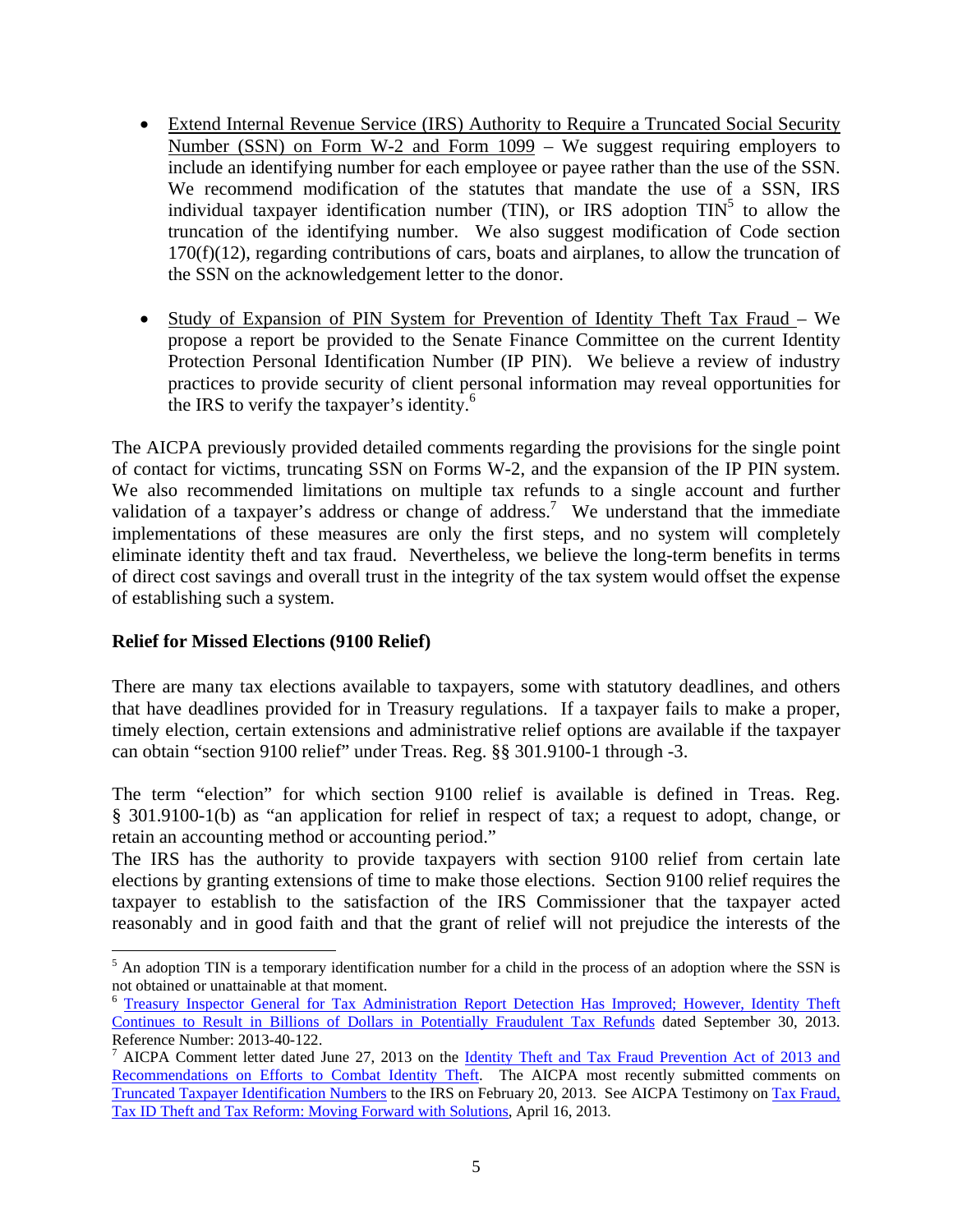government. Specifically, under Treas. Reg. § 1.9100-1, the Commissioner has discretion, upon a showing of good cause by a taxpayer, to grant a reasonable extension of the time fixed by the regulations to make an election or other application for relief in respect of tax under subtitle A of the Code.

Currently, section 9100 relief is available for elections, the timing of which is prescribed by regulation, rather than by statute. Therefore, section 9100 relief currently is not available with respect to requests for extensions of the time fixed by the Code for making an election or applications for relief from statutory deadlines.

Congress should consider making section 9100 relief available for all tax elections, whether prescribed by regulation or statute. The AICPA has compiled a list of elections (not allinclusive) for which section 9100 relief currently is not granted by the IRS as the deadline for claiming such elections is set by statute. $8$  The IRS has issued various rulings stating that it does not have the authority to grant section 9100 relief when the deadline for the election is set by statute.<sup>9</sup> The AICPA suggests Congress consider providing the IRS permission to grant section 9100 relief for these statutory deadline elections. We do not believe taxpayers are likely to abuse or exploit hindsight, as the IRS would continue to have discretion as to whether to grant relief for each specific request that is made in good faith and is reasonable.

### **"Kiddie Tax" Rules**

Section  $1(g)$  of the Code taxes a portion of the unearned income of a child<sup>10</sup> at the parent's marginal tax rate ("Kiddie Tax").<sup>11</sup> Specifically, the provision applies in cases where (1) the child's unearned income was more than \$2,000; (2) the child is required to file a tax return; (3)

<sup>&</sup>lt;sup>8</sup> AICPA Comment letter dated January 23, 2015 on the Tax Reform Administrative Relief for Various Statutory Elections. This letter includes a list of elections set by statute for which Congress should grant IRS the authority to consider providing section 9100 relief.

<sup>&</sup>lt;sup>9</sup> See PLR 201109012 in which the IRS stated "Because section 301.9100-3 is applicable only to requests for extensions of time fixed by regulations or other published guidance, the Service does not have the discretion to grant an extension of time under section 301.9100-3 to make the QTIP election under section2523(f)(4) for the Year 1 transfer to Trust." See also PLR 201316008 in which the IRS granted 9100 relief and stated, "In this case, the time for filing the Election is fixed by regulations (i.e.,  $\S$ § 1.1502-47(l)(3)(i) and 1.1502-47(l)(3)(iii), incorporating the rules prescribed under § 1.1502-21 (including the specific rules under § 1.1502-21(b)(3)(i)) to the extent not inconsistent with § 1.1502-47(l)(3)). Therefore, the Commissioner has discretionary authority under § 301.9100-3 to grant an extension of time for Parent to file the Election, provided Parent acted reasonably and in good faith, the requirements of §§ 301.9100-1 and 301.9100-3 are satisfied, and granting relief will not prejudice the interest of the government."

 $\frac{10}{10}$  A child is defined as any child who is (1) under the age of 18; (2) age 18 at the end of the year and who did not have earned income that was more than half of the child's support; or, (3) a full-time student under the age of 24 who did not have earned income that was more than half of the child's support.

 $11$  The marginal tax rate of the individual with the greater taxable income is used in the case of parents filing separately. In the case of parents who are not married, the marginal tax rate of the custodial parent is used to determine the tax liability on net unearned income. Net unearned income is the amount of unearned income above \$1,000 plus the greater of \$1,000 or itemized deductions directly connected to producing unearned income. When the provisions of section 1(g) apply to more than one child in the family, each child's share of the parental tax is apportioned ratably based on the ratio of the child's net unearned income to the total net unearned income of all children.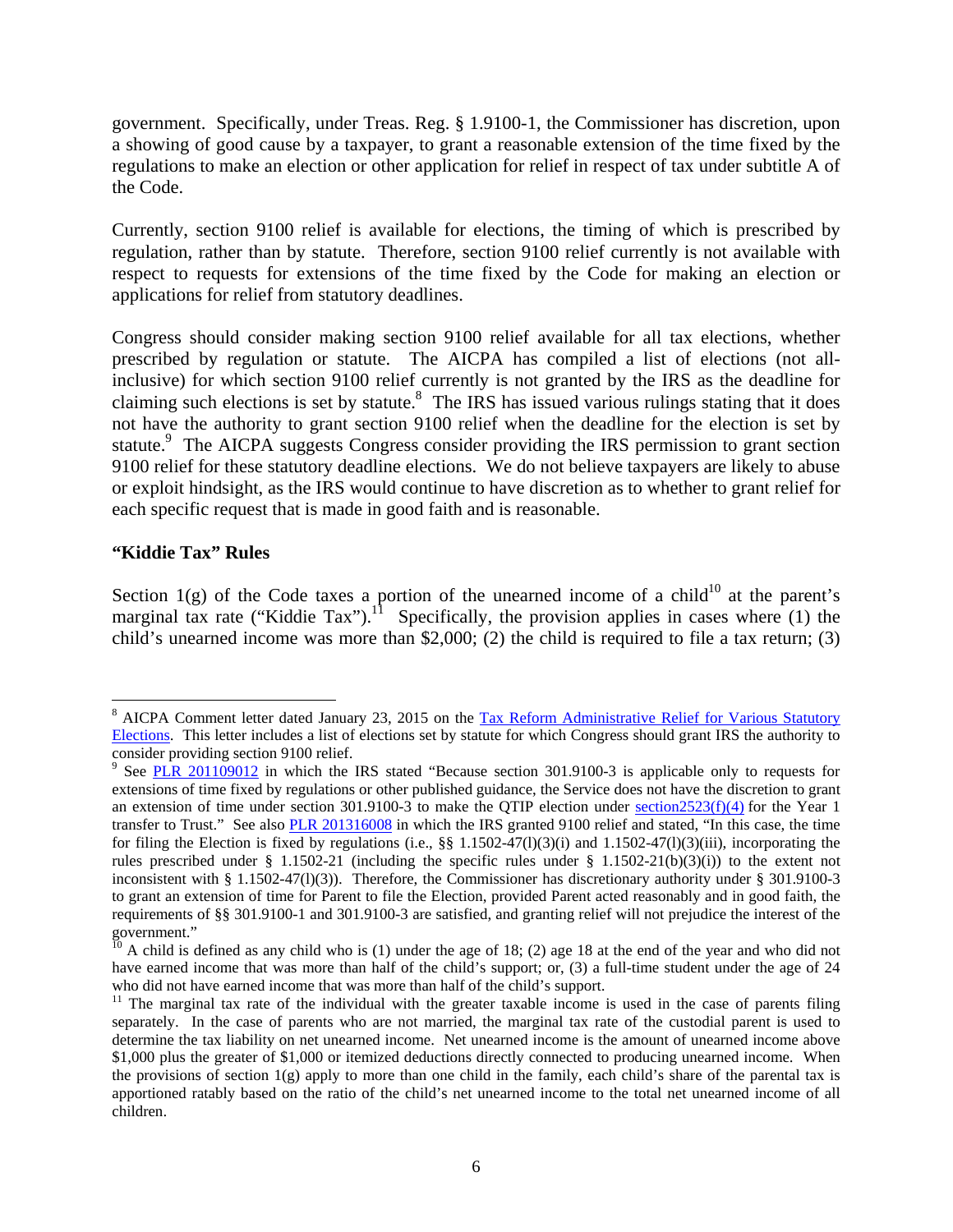either parent of the child is alive at the close of the year; and, (4) the child does not file a joint return for the taxable year.

Section  $1(g)(6)$  requires the parent to provide his/her taxpayer identification number to the child for inclusion on the child's tax return. Parents can elect to include their children's interest and dividend income (including capital gain distributions) on their tax return. However, the election is not available for parents of a child if such child has any earned income, unearned income of \$10,000 or more (for 2013), unearned income other that interest, dividends and capital gain distributions, withholding, or estimated tax payments.

The Kiddie Tax adds significant complexity to the computation of a child's tax liability.<sup>12</sup> In addition to the complex calculations, several challenges arise in complying with the rules of the statute:

- Parents may either refuse to provide the tax rate or, if divorced, one parent may refuse to cooperate with the other in providing the information. Without this information, the tax preparer is forced to calculate the child's tax unfairly at the highest rate.
- The IRS requires qualified dividends and capital gain distributions to allocate between the first \$2,100 (in 2015) of unearned income and the portion of the child's unearned income in excess of \$2,100, thus making the computation burdensome.
- If either the parents or siblings file amended returns, the child must file an amended return. The fact that amended returns have been filed is not readily known information.
- The Kiddie Tax provisions only consider the regular tax of section 1 and not the AMT of section 55. Therefore, the way the current rules are written, if a parent must pay AMT, the child's income is still taxed at the parent's regular marginal tax rate, while the parent is taxed at the AMT rate without taking into account the child's income or the child's regular tax liability. The end result is the taxation of the child's income at a rate higher than the rate that applies to the parent.

We recommend the repeal of the provisions linking a child's taxable income to his/her parents' and siblings' taxable income. Income (other than capital gains) subject to this tax should use the income tax rates for estates and trusts. Income from capital gains should use the capital gains rates with one change; we believe the 0% rate for capital gains should not apply to children's unearned income. Removing the linkage to parental and sibling returns would allow a child's return to stand on its own. Furthermore, complications due to missing information on one return, matrimonial issues, and unintended AMT problems are likely eliminated.

We also recommend an elimination of the election to include a child's income on the parent's return to facilitate the complete de-coupling of the link between the computation of the child's tax liability and the parent's tax liability.

 $12$  As a result of this complexity, the IRS issued **Publication 929**, a 37-page booklet that provides worksheets to assist the taxpayer, or return preparer, with calculating the child's taxable income and tax liability.